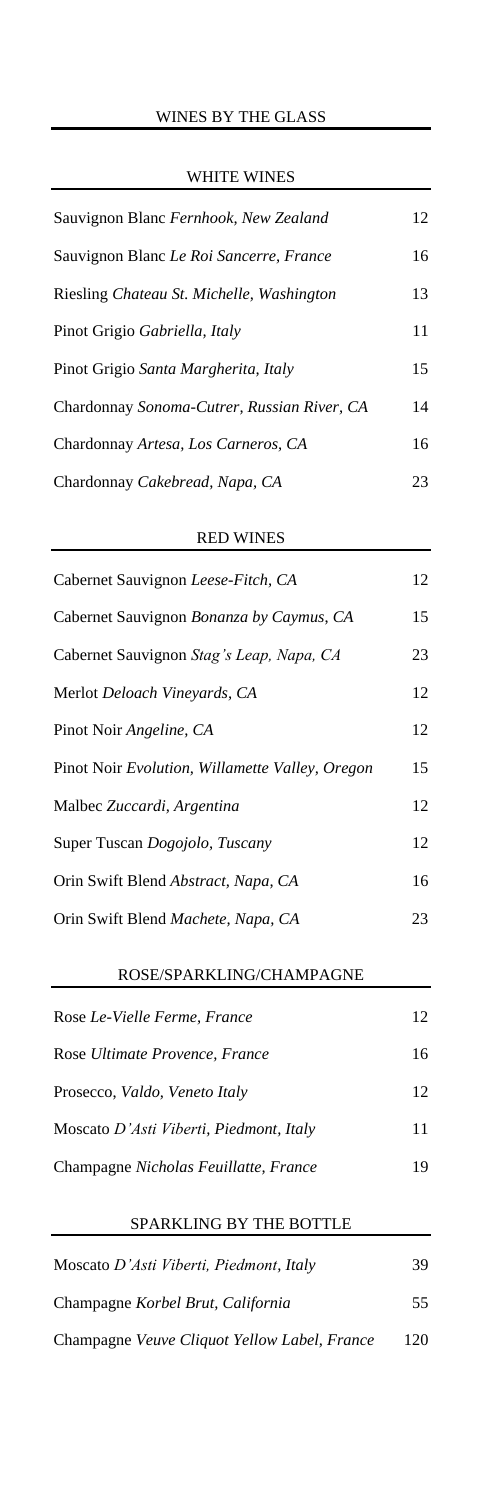| 401 | Gavi di Gavi Figini Piedmont, Italy        | 50  |
|-----|--------------------------------------------|-----|
| 402 | Gavi di Gavi La Scolca, Gavi, Italy        | 54  |
| 403 | Pinot Grigio Gabriella, Italy              | 42  |
| 404 | Pinot Grigio Santa Margherita, Italy       | 60  |
| 405 | Riesling Chateau St. Michelle, WA          | 52  |
| 406 | Sauvignon Blanc Fernhook, New Zealand      | 46  |
| 407 | Sauvignon Blanc Groth, Napa, CA            | 56  |
| 408 | Sauvignon Blanc Cloudy Bay, New Zealand    | 80  |
| 409 | Sancerre Le Roi des Pierres, Loire, France | 55  |
| 410 | Sancerre Sauvion, Loire Valley, France     | 65  |
| 411 | Fume Blanc Robert Mondavi, Napa, CA        | 45  |
| 412 | Chardonnay Cakebread, Napa, CA             | 95  |
| 413 | Chardonnay Far Niente, Napa, CA            | 120 |
| 414 | Chardonnay Jordan, Sonoma, CA              | 75  |
| 415 | Chardonnay Sonoma-Cutrer, CA               | 48  |
| 416 | Chardonnay Artesa Los Carneros, CA         | 60  |

## INTERESTING REDS

| 701 | Conundrum by Caymus, CA                      | 54  |
|-----|----------------------------------------------|-----|
| 702 | Orin Swift Abstract, Napa, CA                | 60  |
| 703 | Orin Swift 8 Years in the Dessert, Napa, CA  | 90  |
| 704 | Orin Swift Machete, Napa, CA                 | 99  |
| 705 | Prisoner Napa, CA                            | 110 |
| 706 | Insignia Joseph Phelps, Napa, CA             | 375 |
| 707 | Quintessa Rutherford, Napa, CA               | 320 |
| 708 | Chateneuf du pape Domaine de la Solitude     | 90  |
| 709 | Pommard Louis Jadot, Burgundy, France        | 110 |
| 710 | St. Estephe Chateau Haut-Beausejour          | 75  |
| 711 | Chateau Saincrit Cuvee Vielle Vigne, France  | 46  |
| 712 | Barolo Fontanafredda, Italy                  | 99  |
| 713 | Brunello di Montalcino Castello Banfi, Italy | 155 |
| 714 | Chianti Monrosso, Italy                      | 52  |
| 715 | Chianti Classico Riserva Ruffino, Italy      | 80  |
| 716 | Montepulciano d'Abruzzo Frentana, Italy      | 45  |
| 717 | Super Tuscan Dogojolo, Italy                 | 48  |